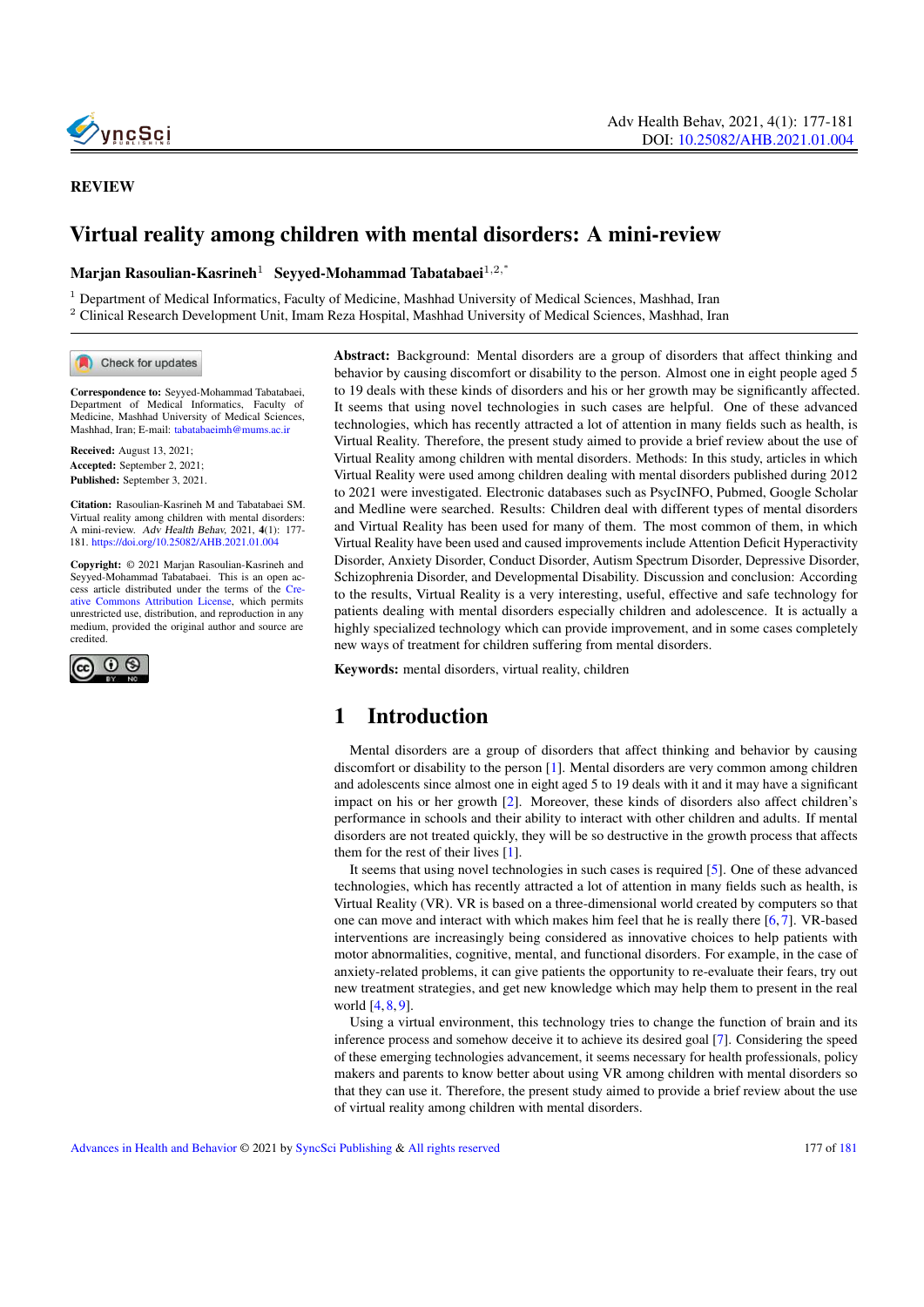## 2 Methods

In this study, articles in which virtual reality were used among children with disorders published during 2012 to 2021 were investigated. Electronic databases such as PsycINFO, Pubmed, Google Scholar and Medline were searched to identify these articles using the keywords Psychiatric Disorders, Mental Disorders, Virtual Reality, Anxiety Disorder, Conduct Disorder, Autism Spectrum Disorders, Depressive Disorders Developmental Disability, Schizophrenia and Attention Deficit Hyperactivity Disorder and Children.

## 3 Results

There are different types of mental disorders in children, each of which has different symptoms and causes. In this section, some of the most common mental disorders in children that have been improved by using virtual reality will be discussed.

### 3.1 Attention Deficit Hyperactivity Disorder (ADHD)

It is a neurodevelopmental disorder that dates back to childhood and its symptoms include Attention Deficit Disorder, Impulsivity, and Hyperactivity [\[10\]](#page-3-6). VR-based interventions for the treatment of hyperactivity among children indicate to be effective and also it is attractive for them  $[11–14]$  $[11–14]$ . The important point mentioned in the studies is that this type of intervention has no negative side effects [\[15\]](#page-3-9).

### 3.2 Anxiety disorder

Anxiety disorders, which are known as the most common disorders in the field of psychiatry, are an uncontrollable state with feelings of tension, irritability, restless sleep, negative thoughts and physiological changes such as increased pressure and gastrointestinal disturbances [\[16,](#page-3-10) [17\]](#page-3-11). Studies showed that the VR-based interventions are effective in order to treat phobias, especially in the field of speech [\[18](#page-3-12)[–22\]](#page-3-13). However, in a study it was stated that it did not cause any changes in the speech length criterion [\[18\]](#page-3-12).

#### 3.3 Conduct disorder

It is a disruptive behavioral disorder which comes from a persistent pattern of behavior in which the basic rights of others and age-appropriate social norms are ignored by a child or an adolescent. The disorder often includes premature sexual activity, persistent physical or verbal contacts, emotional outbursts, recklessness, antisocial behavior, and low self-esteem [\[23\]](#page-3-14). Interventions with the aim of evaluating this type of disorder using VR-based solutions have been reported to be effective [\[23–](#page-3-14)[25\]](#page-4-1).

### 3.4 Autism Spectrum Disorder (ASD)

ASD is a neurodevelopmental disorder which is unfortunately spreading rapidly. This disorder causes impairment in interactions as well as social relationships, difficulty in perception processing and also repetitive behaviors [\[26\]](#page-4-2). Many studies have been conducted in this field which have proven the usefulness of VR-based interventions in patient empowerment [\[27–](#page-4-3)[29\]](#page-4-4).

### 3.5 Depressive disorder

Depressive disorder is a common but serious mood disorder affecting how one feels, thinks and even control his/her daily activities, such as sleeping, eating or working. The use of virtual reality applications has been proven to be effective in reducing the severity of such disorders [\[30,](#page-4-5) [31\]](#page-4-6).

#### 3.6 Schizophrenia disorder

Schizophrenia is a severe and debilitating brain and behavior disorder that involves symptoms, such as hallucinations, delusions, disorganized thoughts, and cognitive deficits, with a lifetime prevalence of approximately 1% [\[32\]](#page-4-7). Studies used VR-based interventions among patients with schizophrenia have shown promising results in maintaining and even improving interpersonal social skills, as well as reducing auditory hallucinations and paranoia [\[33,](#page-4-8) [34\]](#page-4-9). It is noteworthy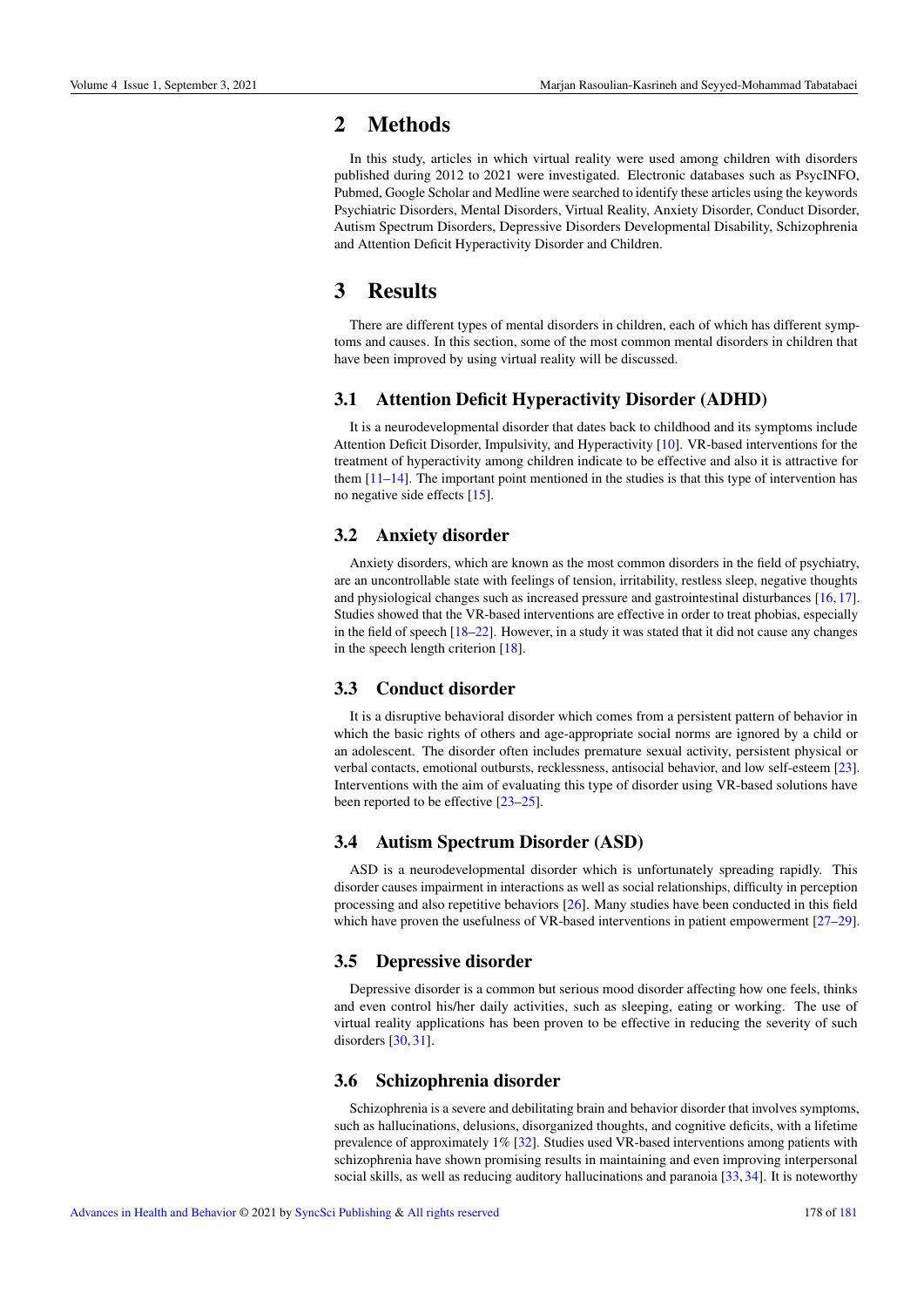that patients have stated that the use of VR has provided them a pleasurable treatment and has make them more motivated. So, the combination of using VR-based treatment along with conventional treatment can have significant and lasting benefits that may have a great impact on the quality of life of patients [\[35,](#page-4-10) [36\]](#page-4-11).

#### 3.7 Developmental disability

Developmental disorders are defined as failure to meet expected developmental milestones in one or more areas including physical, social, emotional, intellectual, language / speech, and adaptive behavior [\[37,](#page-4-12) [38\]](#page-4-13). Although few studies have been conducted on the field of using VR among these patients, they resulted that their treatment were improved [\[39–](#page-4-14)[41\]](#page-4-15).

## 4 Discussion and conclusion

This aim of the current study was to investigate the application of VR among children dealing with mental disorders. The results showed that VR has been clearly effective among patients dealing with mental disorders especially children and adolescence. VR is a highly specialized technology which can provide improvement, and in some cases completely new ways of treatment for children suffering from mental disorders [\[33\]](#page-4-8).

Although VR needs expensive equipment, it is somehow easy to use, therefore it can be used by any one at any time in any place which would help patient to get involve in their treatment and provide self-care among the community [\[42\]](#page-4-16). In fact, VR can be useful in empowering the patient, controlling and treating the disease by helping the patient or his/her family. This becomes even more important when we recall the current situation we are facing due to COVID-19, because using such technologies may reduce medical contacts and helps control the pandemic.

According to the investigated studies, using VR as a supplementary tool in order to improve education, empowerment, treatment and prevention in the health domain, especially in the field of mental disorders, is increasing day by day. Actually, VR provides an effective ability to assess, understand and treat mental health problems. Also, considering the expanding use of portable smart devices, especially mobile phones and tablets, and their abilities, VR-based applications and games which are designed for them, will become even more effective and practical, and it is predicted that to be even more popular in the future.

### Acknowledgements

We would like to thank Clinical Research Development Unit, Imam Reza Hospital, Mashhad University of Medical Sciences, for their assistance.

# Conflict of interest

The authors declare no conflict of interest.

# Author contributions

The two authors passed four criteria for authorship contribution based on the recommendations of the International Committee of Medical Journal Editor.

### References

- <span id="page-2-0"></span>[1] Vasileva M, Graf RK, Reinelt T, *et al*. Research review: A meta-analysis of the international prevalence and comorbidity of mental disorders in children between 1 and 7 years. Journal of Child Psychology and Psychiatry, 2021, 62(4): 372-381. <https://doi.org/10.1111/jcpp.13261>
- <span id="page-2-1"></span>[2] Halldorsson B, Hill C, Waite P, *et al*. Annual Research Review: Immersive virtual reality and digital applied gaming interventions for the treatment of mental health problems in children and young people: the need for rigorous treatment development and clinical evaluation. Journal of Child Psychology and Psychiatry, 2021, 62(5): 584-605. <https://doi.org/10.1111/jcpp.13400>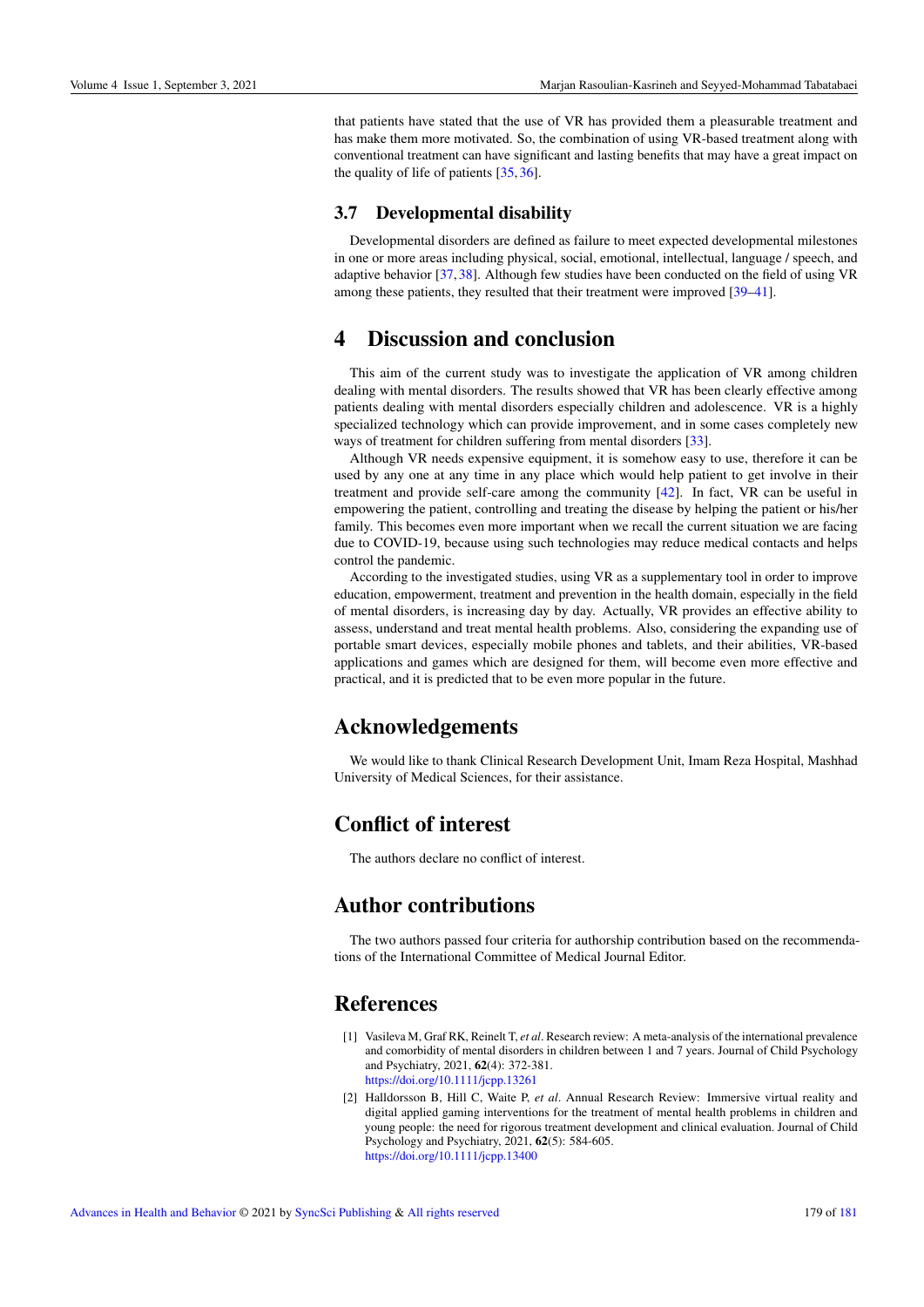[3] Botting N, Powls A, Cooke RW, *et al*. Attention deficit hyperactivity disorders and other psychiatric outcomes in very low birthweight children at 12 years. Journal of Child Psychology and Psychiatry, 1997, 38(8): 931-941.

<https://doi.org/10.1111/j.1469-7610.1997.tb01612.x>

- <span id="page-3-3"></span>[4] Sarraf-Razavi M, Tabatabaei SM, Talaei A, *et al*. Application of Virtual Reality for Helping People with Psychiatric Disorders: A Mini Review. Landscape, 2019, 109(3): 395-417.
- <span id="page-3-0"></span>[5] Burke SM. The Use of Technology by Adolescents With Intellectual and Developmental Disabilities. Journal of pediatric nursing, 2017, 37: 134-135. <https://doi.org/10.1016/j.pedn.2017.06.019>
- <span id="page-3-1"></span>[6] Donath L, Rössler R and Faude O. Effects of virtual reality training (exergaming) compared to alternative exercise training and passive control on standing balance and functional mobility in healthy community-dwelling seniors: a meta-analytical review. Sports medicine, 2016, 46(9): 1293- 1309.

<https://doi.org/10.1007/s40279-016-0485-1>

- <span id="page-3-2"></span>[7] Tabatabaei M and Talaei A. Virtual Reality as a Friend of the Elderly: A Mini-Review. Biomedical Journal of Scientific & Technical Research, 2019, 22(2): 16517-16519. <https://doi.org/10.26717/BJSTR.2019.22.003723>
- <span id="page-3-4"></span>[8] Aziz HA. Virtual reality programs applications in healthcare. Journal of Health & Medical Informatics, 2018, 9(1): 305.

<https://doi.org/10.4172/2157-7420.1000305>

- <span id="page-3-5"></span>[9] Rizzo A, Thomas Koenig S and Talbot TB. Clinical results using virtual reality. Journal of Technology in Human Services, 2019, 37(1): 51-74. <https://doi.org/10.1080/15228835.2019.1604292>
- <span id="page-3-6"></span>[10] Cortese S, Panei P, Arcieri R, *et al*. Safety of methylphenidate and atomoxetine in children with attention-deficit/hyperactivity disorder (ADHD): data from the Italian National ADHD Registry. CNS drugs, 2015, 29(10): 865-877. <https://doi.org/10.1007/s40263-015-0266-7>
- <span id="page-3-7"></span>[11] Eom H, Kim K, Lee S, *et al*. Development of virtual reality continuous performance test utilizing social cues for children and adolescents with attention-deficit/hyperactivity disorder. Cyberpsychology, Behavior, and Social Networking, 2019, 22(3): 198-204. <https://doi.org/10.1089/cyber.2018.0377>
- [12] Fang Y and Dai Han HL. A virtual reality application for assessment for attention deficit hyperactivity disorder in school-aged children. Neuropsychiatric Disease and Treatment, 2019, 15: 1517. <https://doi.org/10.2147/NDT.S206742>
- [13] Laws G, Briscoe J, Ang S, *et al*. Child neuropsychology: a journal on normal and abnormal development in childhood and adolescence. Child Neuropsychology: A Journal on Normal and Abnormal Development in Childhood and Adolescence, 2014.
- <span id="page-3-8"></span>[14] Rodríguez C, Areces D, García T, *et al.* Comparison between two continuous performance tests for identifying ADHD: Traditional vs. virtual reality. International Journal of Clinical and Health Psychology, 2018, 18(3): 254-263. <https://doi.org/10.1016/j.ijchp.2018.06.003>
- <span id="page-3-9"></span>[15] Parsons TD, Duffield T and Asbee J. A comparison of virtual reality classroom continuous performance tests to traditional continuous performance tests in delineating ADHD: a meta-analysis. Neuropsychology Review, 2019, 29(3): 338-356. <https://doi.org/10.1007/s11065-019-09407-6>
- <span id="page-3-10"></span>[16] Bandelow B, Michaelis S and Wedekind D. Treatment of anxiety disorders. Dialogues in Clinical Neuroscience, 2017, 19(2): 93.

<https://doi.org/10.31887/DCNS.2017.19.2/bbandelow>

- <span id="page-3-11"></span>[17] Ströhle A, Gensichen J and Domschke K. The diagnosis and treatment of anxiety disorders. Deutsches  $\text{Arzteblatt International}$ , 2018, 115(37): 611. <https://doi.org/10.3238/arztebl.2018.0611>
- <span id="page-3-12"></span>[18] Anderson PL, Edwards SM and Goodnight JR. Virtual reality and exposure group therapy for social anxiety disorder: Results from a 4-6 year follow-up. Cognitive Therapy and Research, 2017, 41(2): 230-236.

<https://doi.org/10.1007/s10608-016-9820-y>

- [19] Bouchard S, Dumoulin S, Robillard G, *et al*. Virtual reality compared with in vivo exposure in the treatment of social anxiety disorder: a three-arm randomised controlled trial. The British Journal of Psychiatry, 2017, 210(4): 276-283. <https://doi.org/10.1192/bjp.bp.116.184234>
- [20] Cieślik B, Mazurek J, Rutkowski S, et al. Virtual reality in psychiatric disorders: A systematic review of reviews. Complementary Therapies in Medicine, 2020, 52: 102480. <https://doi.org/10.1016/j.ctim.2020.102480>
- [21] Maples-Keller JL, Yasinski C, Manjin N, *et al*. Virtual reality-enhanced extinction of phobias and post-traumatic stress. Neurotherapeutics, 2017, 14(3): 554-563. <https://doi.org/10.1007/s13311-017-0534-y>
- <span id="page-3-13"></span>[22] Owens ME and Beidel DC. Can virtual reality effectively elicit distress associated with social anxiety disorder? Journal of Psychopathology and Behavioral Assessment, 2015, 37(2): 296-305. <https://doi.org/10.1007/s10862-014-9454-x>
- <span id="page-3-14"></span>[23] Van Loon A, Bailenson J, Zaki J, *et al*. Virtual reality perspective-taking increases cognitive empathy for specific others. PloS One, 2018, 13(8): e0202442. <https://doi.org/10.1371/journal.pone.0202442>